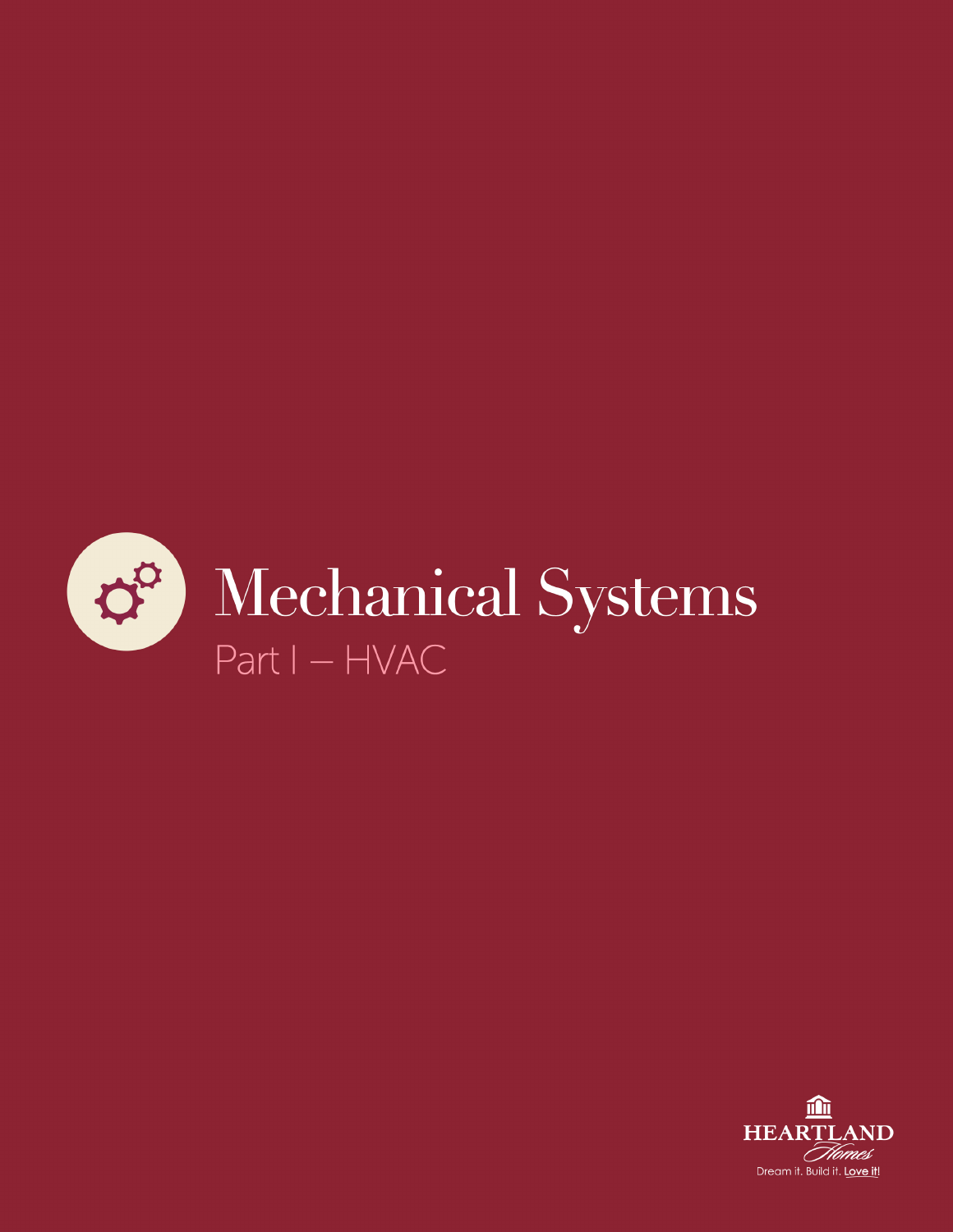

# Heating and Cooling Operation, Care, & Maintenance

#### **Heating**

- On your thermostat, turn the "heat-off-cool" switch to the "heat" position.
- On your thermostat, turn the fan switch to the "auto" position.
- Select the thermostat temperature setting desired, normally around 70°F for the best heating comfort. (Setting the temperature back to 65°F at night will save approximately 5% per year.)

### **Air Conditioning**

- On your thermostat, turn the "heat-off-cool" switch to the "cool" position.
- On your thermostat, the fan switch may be operated either in the "auto" or "on" positions.
- Select the temperature setting desired, normally not below 75°F for the best summer comfort. (Settings below 72°F can cause icing.)
- During the extremely warm periods, it is recommended that the fan switch be in the "on" position (fan will run constantly).
- For maximum cooling, you must operate air conditioning 24 hours a day.
- Once you have found the cooling temperature setting on your thermostat that suits your comfort, further changes should not be necessary. If further change is indicated, make only slight changes up or down a degree or two. Avoid wide changes in settings, as this may cause discomfort.
- Installation and proper usage of blinds is very important during the extreme heat. This can minimize the stress on the air conditioning unit by blocking some of the heat from entering and heating up the home.

## Tips

- Do not be a thermostat juggler!
- Do not place lamps, TVs, or appliances that heat near the thermostat.
- Replace air filters at the beginning of each season and in between as required. Do not operate unit without an air filter in position. Never reverse a dirty filter. A dirty filter increases operating costs and will eventually cause the system to fail.
- Adjustment of the damper on the register will provide room control. For efficiency, close any dampers in spare rooms and infrequently used rooms.
- Do not block the return air grills. The proper heating and air conditioning cannot be delivered if the air cannot pass through the equipment.

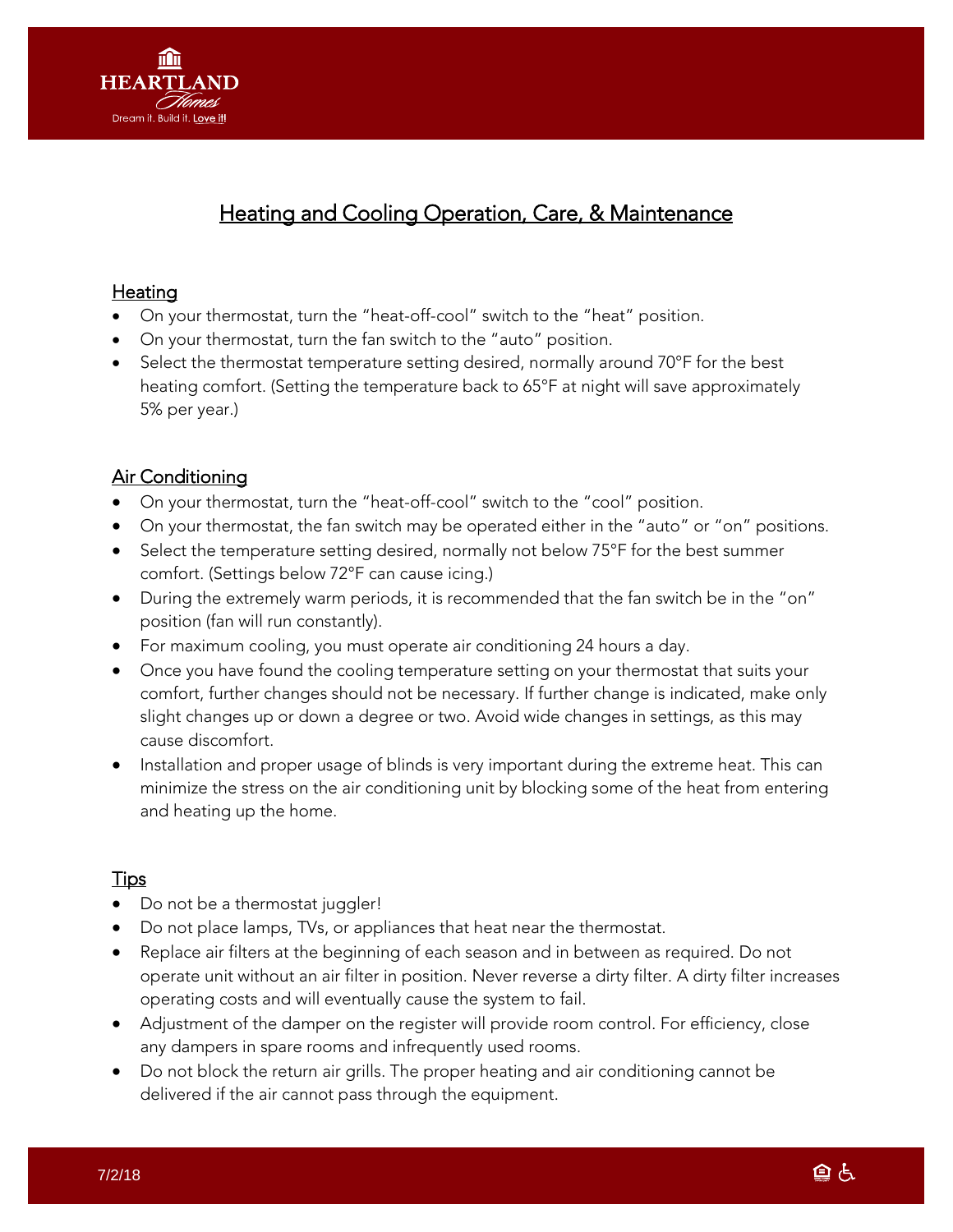

- Keep debris (especially leaves) away from around your outdoor air conditioning unit. The thermostat simply controls whether or not the system operates. Setting the temperature higher (or lower) does not affect how "hard" the unit works. It only makes it operate longer.
- Do not place draperies, large furniture, carpeting, etc., so that they would interfere with the air distribution of the supply registers.
- If you have a fireplace, the damper must be closed when not in use.

#### **Troubleshooting** – if equipment is not operating.

- Check the circuit breakers in the electrical panel.
- Check the toggle switch or disconnect at the furnace.
- Check the filter if airflow is a problem.
- If you have changed the filter, make sure the furnace door is on right side up and the safety switch is making contact.
- To reset the unit, turn the thermostat to "off." Turn the electrical breaker completely "off" and then back "on." Then turn the thermostat back on. Only do this once.
- If the unit still does not operate, please refer to service information for the HVAC company.